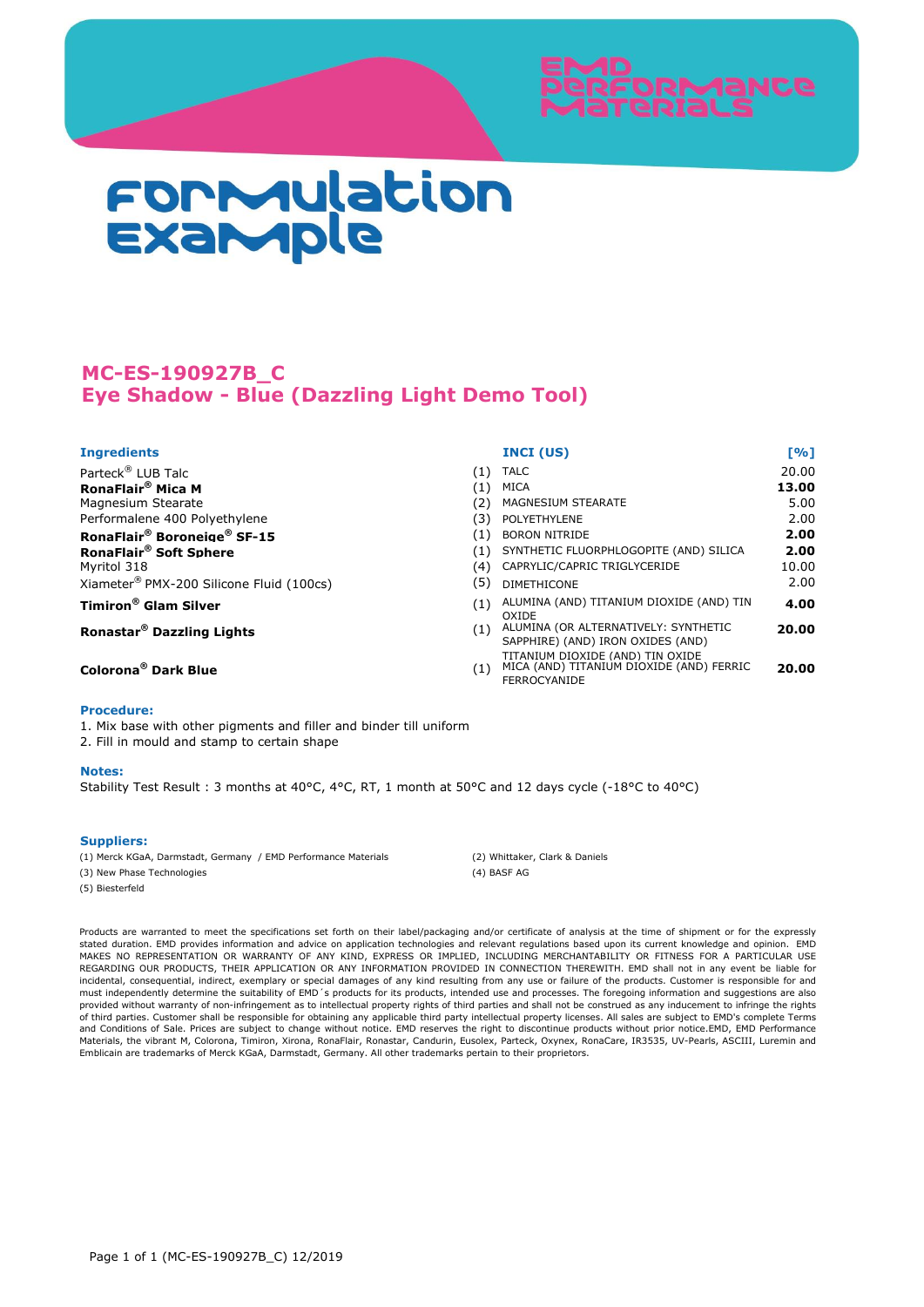

# **MC-ES-190927C\_C Eye Shadow - Green (Dazzling Light Demo Tool)**

| <b>Ingredients</b>                                   |     | INCI (US)                                                                  | $\Gamma$ %1 |
|------------------------------------------------------|-----|----------------------------------------------------------------------------|-------------|
| Parteck <sup>®</sup> LUB Talc                        | (1) | <b>TALC</b>                                                                | 20.00       |
| RonaFlair <sup>®</sup> Mica M                        | (1) | <b>MICA</b>                                                                | 13.00       |
| Magnesium Stearate                                   | (2) | MAGNESIUM STEARATE                                                         | 5.00        |
| Performalene 400 Polyethylene                        | (3) | POLYETHYLENE                                                               | 2.00        |
| RonaFlair® Boroneige® SF-15                          | (1) | <b>BORON NITRIDE</b>                                                       | 2.00        |
| RonaFlair <sup>®</sup> Soft Sphere                   | (1) | SYNTHETIC FLUORPHLOGOPITE (AND) SILICA                                     | 2.00        |
| Myritol 318                                          | (4) | CAPRYLIC/CAPRIC TRIGLYCERIDE                                               | 10.00       |
| Xiameter <sup>®</sup> PMX-200 Silicone Fluid (100cs) | (5) | <b>DIMETHICONE</b>                                                         | 2.00        |
| <b>Timiron<sup>®</sup> Glam Silver</b>               | (1) | ALUMINA (AND) TITANIUM DIOXIDE (AND) TIN<br>OXIDE                          | 4.00        |
| Timiron® Splendid Green                              | (1) | TITANIUM DIOXIDE (AND) MICA (AND) SILICA                                   | 24.00       |
| Ronastar <sup>®</sup> Dazzling Lights                | (1) | ALUMINA (OR ALTERNATIVELY: SYNTHETIC                                       | 12.00       |
|                                                      |     | SAPPHIRE) (AND) IRON OXIDES (AND)                                          |             |
| Colorona <sup>®</sup> Patina Gold                    |     | TITANIUM DIOXIDE (AND) TIN OXIDE<br>MICA (AND) TITANIUM DIOXIDE (AND) IRON |             |
|                                                      | (1) | OXIDES (AND) IRON OXIDES                                                   | 4.00        |

## **Procedure:**

1. Mix base with other pigments and filler and binder till uniform

2. Fill in mould and stamp to certain shape

## **Notes:**

Stability Test Result : 3 months at 40°C, 4°C, RT, 1 month at 50°C and 12 days cycle (-18°C to 40°C)

## **Suppliers:**

(1) Merck KGaA, Darmstadt, Germany / EMD Performance Materials (2) Whittaker, Clark & Daniels

(3) New Phase Technologies (4) BASF AG

(5) Biesterfeld

Products are warranted to meet the specifications set forth on their label/packaging and/or certificate of analysis at the time of shipment or for the expressly stated duration. EMD provides information and advice on application technologies and relevant regulations based upon its current knowledge and opinion. EMD<br>MAKES NO REPRESENTATION OR WARRANTY OF ANY KIND, EXPRESS OR IMPLI REGARDING OUR PRODUCTS, THEIR APPLICATION OR ANY INFORMATION PROVIDED IN CONNECTION THEREWITH. EMD shall not in any event be liable for incidental, consequential, indirect, exemplary or special damages of any kind resulting from any use or failure of the products. Customer is responsible for and must independently determine the suitability of EMD´s products for its products, intended use and processes. The foregoing information and suggestions are also provided without warranty of non-infringement as to intellectual property rights of third parties and shall not be construed as any inducement to infringe the rights<br>of third parties. Customer shall be responsible for obta and Conditions of Sale. Prices are subject to change without notice. EMD reserves the right to discontinue products without prior notice.EMD, EMD Performance Materials, the vibrant M, Colorona, Timiron, Xirona, RonaFlair, Ronastar, Candurin, Eusolex, Parteck, Oxynex, RonaCare, IR3535, UV-Pearls, ASCIII, Luremin and Emblicain are trademarks of Merck KGaA, Darmstadt, Germany. All other trademarks pertain to their proprietors.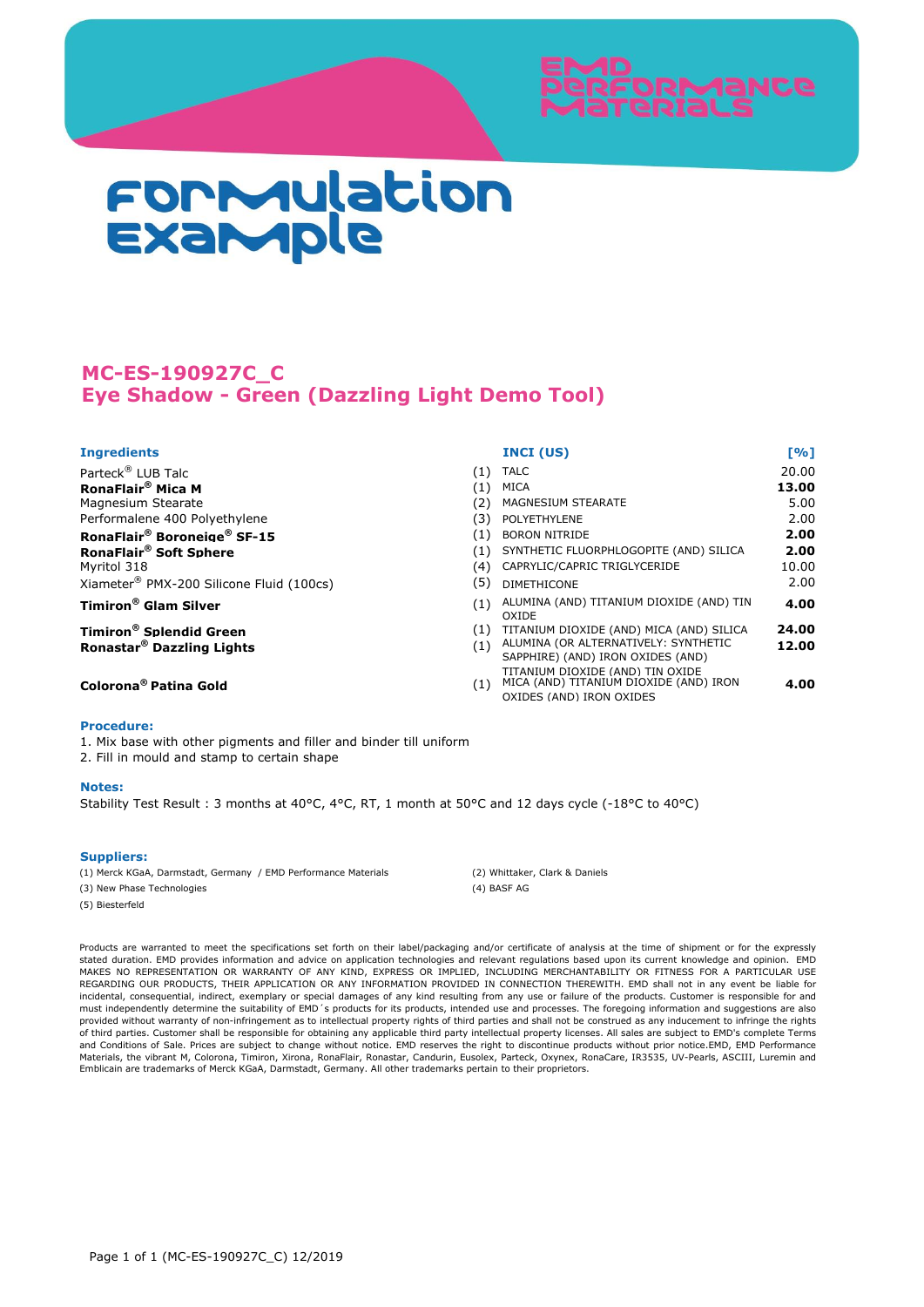# **MC-ES-190927D\_C Eye Shadow - yellow (Dazzling Light Demo Tool)**

| <b>Ingredients</b>                                   |     | INCI (US)                                                                                      | $\Gamma$ %1 |
|------------------------------------------------------|-----|------------------------------------------------------------------------------------------------|-------------|
| Parteck <sup>®</sup> LUB Talc                        | (1) | <b>TALC</b>                                                                                    | 20.00       |
| RonaFlair <sup>®</sup> Mica M                        | (1) | MICA                                                                                           | 13.00       |
| Magnesium Stearate                                   | (2) | MAGNESIUM STEARATE                                                                             | 5.00        |
| Performalene 400 Polyethylene                        | (3) | POLYETHYLENE                                                                                   | 2.00        |
| RonaFlair <sup>®</sup> Boroneige <sup>®</sup> SF-15  | (1) | <b>BORON NITRIDE</b>                                                                           | 2.00        |
| <b>RonaFlair<sup>®</sup> Soft Sphere</b>             | (1) | SYNTHETIC FLUORPHLOGOPITE (AND) SILICA                                                         | 2.00        |
| Myritol 318                                          | (4) | CAPRYLIC/CAPRIC TRIGLYCERIDE                                                                   | 10.00       |
| Xiameter <sup>®</sup> PMX-200 Silicone Fluid (100cs) | (5) | <b>DIMETHICONE</b>                                                                             | 2.00        |
| <b>Timiron<sup>®</sup> Glam Silver</b>               | (1) | ALUMINA (AND) TITANIUM DIOXIDE (AND) TIN<br>OXIDE                                              | 4.00        |
| Ronastar <sup>®</sup> Dazzling Lights                | (1) | ALUMINA (OR ALTERNATIVELY: SYNTHETIC<br>SAPPHIRE) (AND) IRON OXIDES (AND)                      | 20.00       |
| Colorona <sup>®</sup> Imperial Citrine               | (1) | TITANIUM DIOXIDE (AND) TIN OXIDE<br>MICA (AND) BISMUTH OXYCHLORIDE (AND)<br><b>IRON OXIDES</b> | 20.00       |

## **Procedure:**

- 1. Mix base with other pigments and filler and binder till uniform
- 2. Fill in mould and stamp to certain shape

## **Notes:**

Stability Test Result : 3 months at 40°C, 4°C, RT, 1 month at 50°C and 12 days cycle (-18°C to 40°C)

## **Suppliers:**

- (1) Merck KGaA, Darmstadt, Germany / EMD Performance Materials (2) Whittaker, Clark & Daniels
- (3) New Phase Technologies (4) BASF AG
- (5) Biesterfeld

Products are warranted to meet the specifications set forth on their label/packaging and/or certificate of analysis at the time of shipment or for the expressly stated duration. EMD provides information and advice on application technologies and relevant regulations based upon its current knowledge and opinion. EMD MAKES NO REPRESENTATION OR WARRANTY OF ANY KIND, EXPRESS OR IMPLIED, INCLUDING MERCHANTABILITY OR FITNESS FOR A PARTICULAR USE<br>REGARDING OUR PRODUCTS, THEIR APPLICATION OR ANY INFORMATION PROVIDED IN CONNECTION THEREWITH. incidental, consequential, indirect, exemplary or special damages of any kind resulting from any use or failure of the products. Customer is responsible for and must independently determine the suitability of EMD´s products for its products, intended use and processes. The foregoing information and suggestions are also provided without warranty of non-infringement as to intellectual property rights of third parties and shall not be construed as any inducement to infringe the rights of third parties. Customer shall be responsible for obtaining any applicable third party intellectual property licenses. All sales are subject to EMD's complete Terms and Conditions of Sale. Prices are subject to change without notice. EMD reserves the right to discontinue products without prior notice.EMD, EMD Performance Materials, the vibrant M, Colorona, Timiron, Xirona, RonaFlair, Ronastar, Candurin, Eusolex, Parteck, Oxynex, RonaCare, IR3535, UV-Pearls, ASCIII, Luremin and Emblicain are trademarks of Merck KGaA, Darmstadt, Germany. All other trademarks pertain to their proprietors.